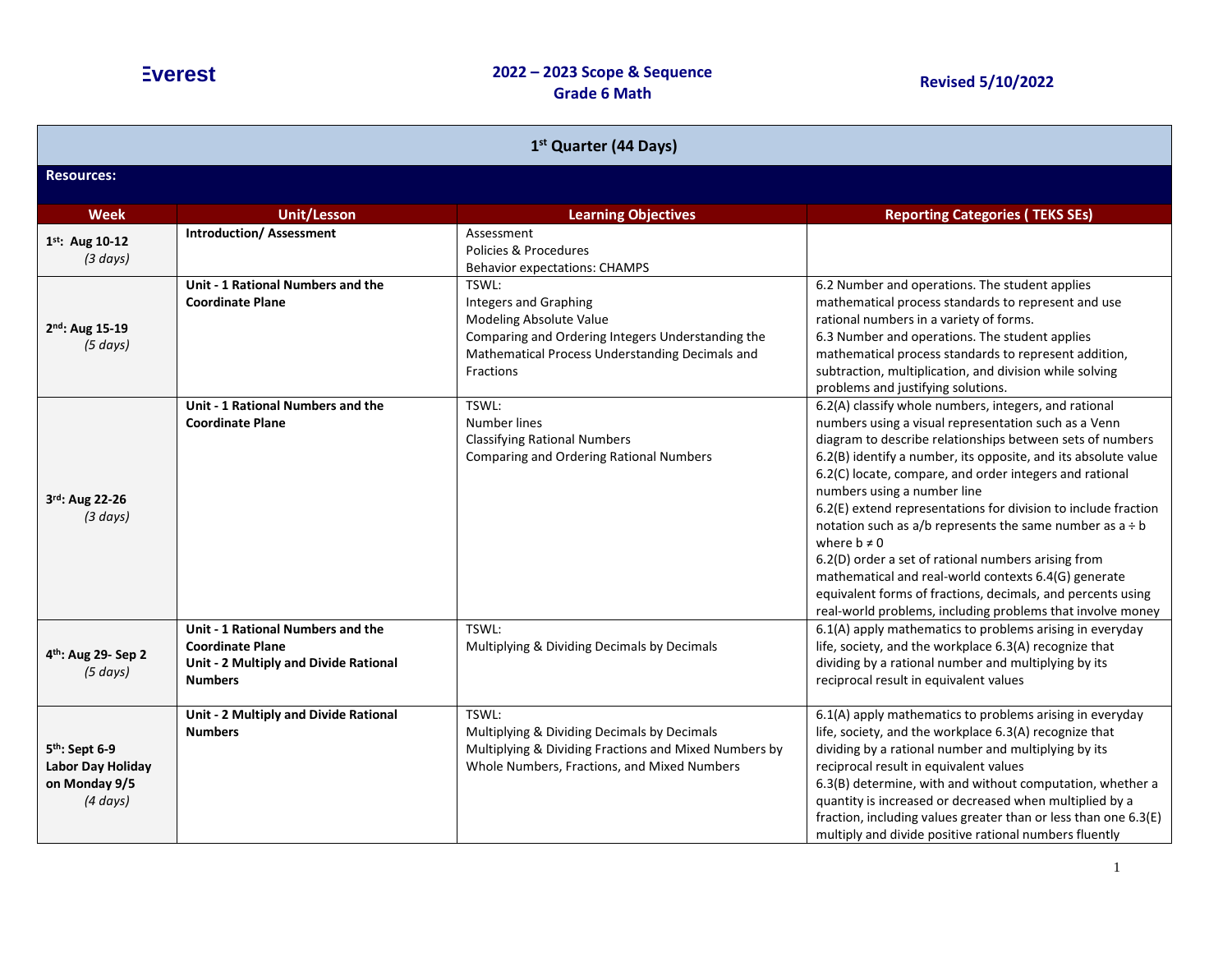| 1 <sup>st</sup> Quarter (44 Days)                      |                                                         |                                                                                                                                                       |                                                                                                                                                                                                                                                                                                                                                                                                                                                                                                                                                                                                                                                                                                                                                                              |
|--------------------------------------------------------|---------------------------------------------------------|-------------------------------------------------------------------------------------------------------------------------------------------------------|------------------------------------------------------------------------------------------------------------------------------------------------------------------------------------------------------------------------------------------------------------------------------------------------------------------------------------------------------------------------------------------------------------------------------------------------------------------------------------------------------------------------------------------------------------------------------------------------------------------------------------------------------------------------------------------------------------------------------------------------------------------------------|
| <b>Resources:</b>                                      |                                                         |                                                                                                                                                       |                                                                                                                                                                                                                                                                                                                                                                                                                                                                                                                                                                                                                                                                                                                                                                              |
| <b>Week</b>                                            | <b>Unit/Lesson</b>                                      | <b>Learning Objectives</b>                                                                                                                            | <b>Reporting Categories (TEKS SEs)</b>                                                                                                                                                                                                                                                                                                                                                                                                                                                                                                                                                                                                                                                                                                                                       |
| 6 <sup>th</sup> : Sept 12-16<br>(5 days)               | Unit - 2 Multiply and Divide Rational<br><b>Numbers</b> | TSWL:<br>Multiplying & Dividing Fractions and Mixed Numbers by<br>Whole Numbers, Fractions, and Mixed Numbers                                         | 6.3(B) determine, with and without computation, whether a<br>quantity is increased or decreased when multiplied by a<br>fraction, including values greater than or less than one 6.3(E)<br>multiply and divide positive rational numbers fluently                                                                                                                                                                                                                                                                                                                                                                                                                                                                                                                            |
| 7th: Sept 19-22<br>PD Day Friday 9/23<br>$(4 \, days)$ | Unit - 3 Operations with Integers                       | TSWL:<br>Adding and Subtracting Integers Multiplying and Dividing<br>Integers<br>Mixed Problem Solving with Integers                                  | 6.3(B) determine, with and without computation, whether a<br>quantity is increased or decreased when multiplied by a<br>fraction, including values greater than or less than one 6.3(E)<br>multiply and divide positive rational numbers fluently<br>6.1(A) apply mathematics to problems arising in everyday<br>life, society, and the workplace                                                                                                                                                                                                                                                                                                                                                                                                                            |
| 8 <sup>th</sup> : Sept 26-30<br>(5 days)               | Unit - 3 Operations with Integers                       | TSWL:<br>Adding and Subtracting Integers Multiplying and Dividing<br>Integers<br>Mixed Problem Solving with Integers                                  | 6.3(B) determine, with and without computation, whether a<br>quantity is increased or decreased when multiplied by a<br>fraction, including values greater than or less than one 6.3(E)<br>multiply and divide positive rational numbers fluently<br>6.1(A) apply mathematics to problems arising in everyday<br>life, society, and the workplace                                                                                                                                                                                                                                                                                                                                                                                                                            |
| 9th: Oct 3-7<br>(5 days)                               | Unit - 3 Operations with Integers                       | TSWL:<br>Adding and Subtracting Integers Multiplying and Dividing<br>Integers<br>Mixed Problem Solving with Integers                                  | 6.3(B) determine, with and without computation, whether a<br>quantity is increased or decreased when multiplied by a<br>fraction, including values greater than or less than one 6.3(E)<br>multiply and divide positive rational numbers fluently<br>6.1(A) apply mathematics to problems arising in everyday<br>life, society, and the workplace                                                                                                                                                                                                                                                                                                                                                                                                                            |
| 10th: Oct 10-14<br>(5 days)                            | <b>Unit - 4 Understanding Proportions</b>               | TSWL:<br><b>Ratios and Unit Rates</b><br>To graph Ratio and Rate Tables<br><b>Equivalent Ratios and Rates</b><br><b>Conversion of Measuring Units</b> | 6.4(B) apply qualitative and quantitative reasoning to solve<br>prediction and comparison of real-world problems involving<br>ratios and rates<br>6.4(C) give examples of ratios as multiplicative comparisons<br>of two quantities describing the same attribute<br>6.4(D) give examples of rates as the comparison by division<br>of two quantities having different attributes, including rates<br>as quotients<br>6.4(E) represent ratios and percents with concrete models,<br>fractions, and decimals 6.1(B) use a problem-solving model<br>that incorporates analyzing given information, formulating a<br>plan or strategy, determining a solution, justifying the<br>solution, and evaluating the problem-solving process and<br>the reasonableness of the solution |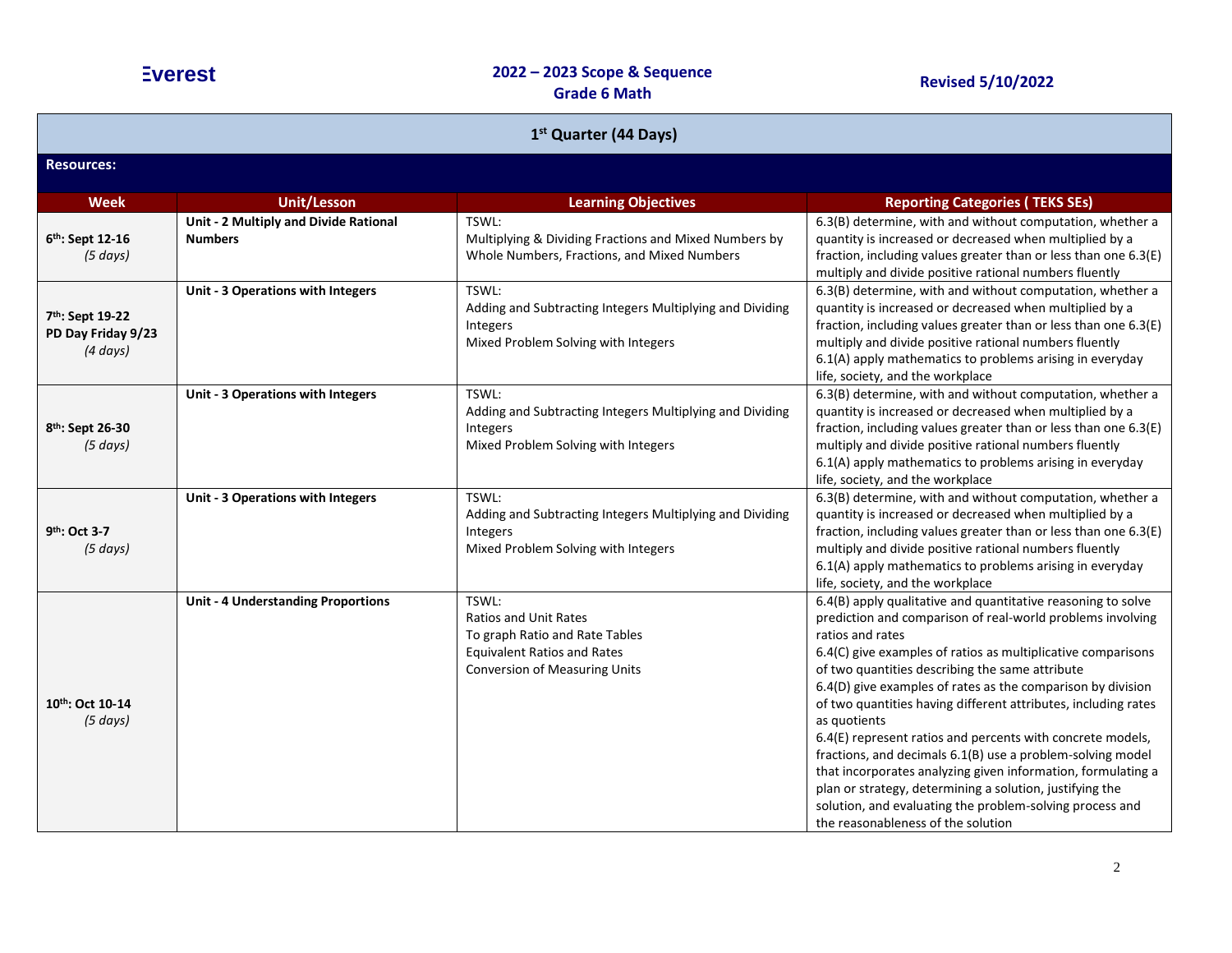| 2nd Quarter (45 Days)                              |                                           |                                                                                                                                                                       |                                                                                                                                                                                                                                                                                                                                                                                                                                                                                                                                                                                                                                                                                                                                                                              |
|----------------------------------------------------|-------------------------------------------|-----------------------------------------------------------------------------------------------------------------------------------------------------------------------|------------------------------------------------------------------------------------------------------------------------------------------------------------------------------------------------------------------------------------------------------------------------------------------------------------------------------------------------------------------------------------------------------------------------------------------------------------------------------------------------------------------------------------------------------------------------------------------------------------------------------------------------------------------------------------------------------------------------------------------------------------------------------|
| <b>Resources:</b>                                  |                                           |                                                                                                                                                                       |                                                                                                                                                                                                                                                                                                                                                                                                                                                                                                                                                                                                                                                                                                                                                                              |
| <b>Week</b>                                        | <b>Unit/Lesson</b>                        | <b>Learning Objectives</b>                                                                                                                                            | <b>Reporting Categories (TEKS SEs)</b>                                                                                                                                                                                                                                                                                                                                                                                                                                                                                                                                                                                                                                                                                                                                       |
| 1st: Oct 17-21<br>(5 days)                         | <b>Unit - 4 Understanding Proportions</b> | TSWL:<br><b>Ratios and Unit Rates</b><br>To graph Ratio and Rate Tables<br><b>Equivalent Ratios and Rates</b><br><b>Conversion of Measuring Units</b>                 | 6.4(B) apply qualitative and quantitative reasoning to solve<br>prediction and comparison of real-world problems involving<br>ratios and rates<br>6.4(C) give examples of ratios as multiplicative comparisons<br>of two quantities describing the same attribute<br>6.4(D) give examples of rates as the comparison by division<br>of two quantities having different attributes, including rates<br>as quotients<br>6.4(E) represent ratios and percents with concrete models,<br>fractions, and decimals 6.1(B) use a problem-solving model<br>that incorporates analyzing given information, formulating a<br>plan or strategy, determining a solution, justifying the<br>solution, and evaluating the problem-solving process and<br>the reasonableness of the solution |
| 2nd: Oct 24-28<br>(5 days)                         | <b>Unit - 4 Understanding Proportions</b> | TSWL:<br><b>Ratios and Unit Rates</b><br>To graph Ratio and Rate Tables<br><b>Equivalent Ratios and Rates</b><br><b>Conversion of Measuring Units</b>                 | 6.4(B) apply qualitative and quantitative reasoning to solve<br>prediction and comparison of real-world problems involving<br>ratios and rates<br>6.4(C) give examples of ratios as multiplicative comparisons<br>of two quantities describing the same attribute<br>6.4(D) give examples of rates as the comparison by division<br>of two quantities having different attributes, including rates<br>as quotients<br>6.4(E) represent ratios and percents with concrete models,<br>fractions, and decimals 6.1(B) use a problem-solving model<br>that incorporates analyzing given information, formulating a<br>plan or strategy, determining a solution, justifying the<br>solution, and evaluating the problem-solving process and<br>the reasonableness of the solution |
| 3rd: Nov 1-4<br>PT Conf Mon 10/31<br>$(4 \, days)$ | Unit - 5 Applying Proportions to Percent  | TSWL:<br>Percent<br>Conversion between Percents, Fractions, and Decimals<br>Percents less than 1% and greater than 100%<br><b>Estimations Using Benchmark Percent</b> | 6.4(E) represent ratios and percents with concrete models,<br>fractions, and decimals 6.4(F) represent benchmark fractions<br>and percents such as 1%, 10%, 25%, 33 1/3%, and multiples<br>of these values using 10 by 10 grids, strip diagrams, number<br>lines, and numbers. 6.4(G) generate equivalent forms of<br>fractions, decimals, and percents using real-world problems,<br>including problems that involve money                                                                                                                                                                                                                                                                                                                                                  |
| 4 <sup>th</sup> : Nov 5-9<br>(5 days)              | Unit - 5 Applying Proportions to Percent  | TSWL:<br>Percent<br>Conversion between Percents, Fractions, and Decimals                                                                                              | 6.4(E) represent ratios and percents with concrete models,<br>fractions, and decimals 6.4(F) represent benchmark fractions<br>and percents such as 1%, 10%, 25%, 33 1/3%, and multiples                                                                                                                                                                                                                                                                                                                                                                                                                                                                                                                                                                                      |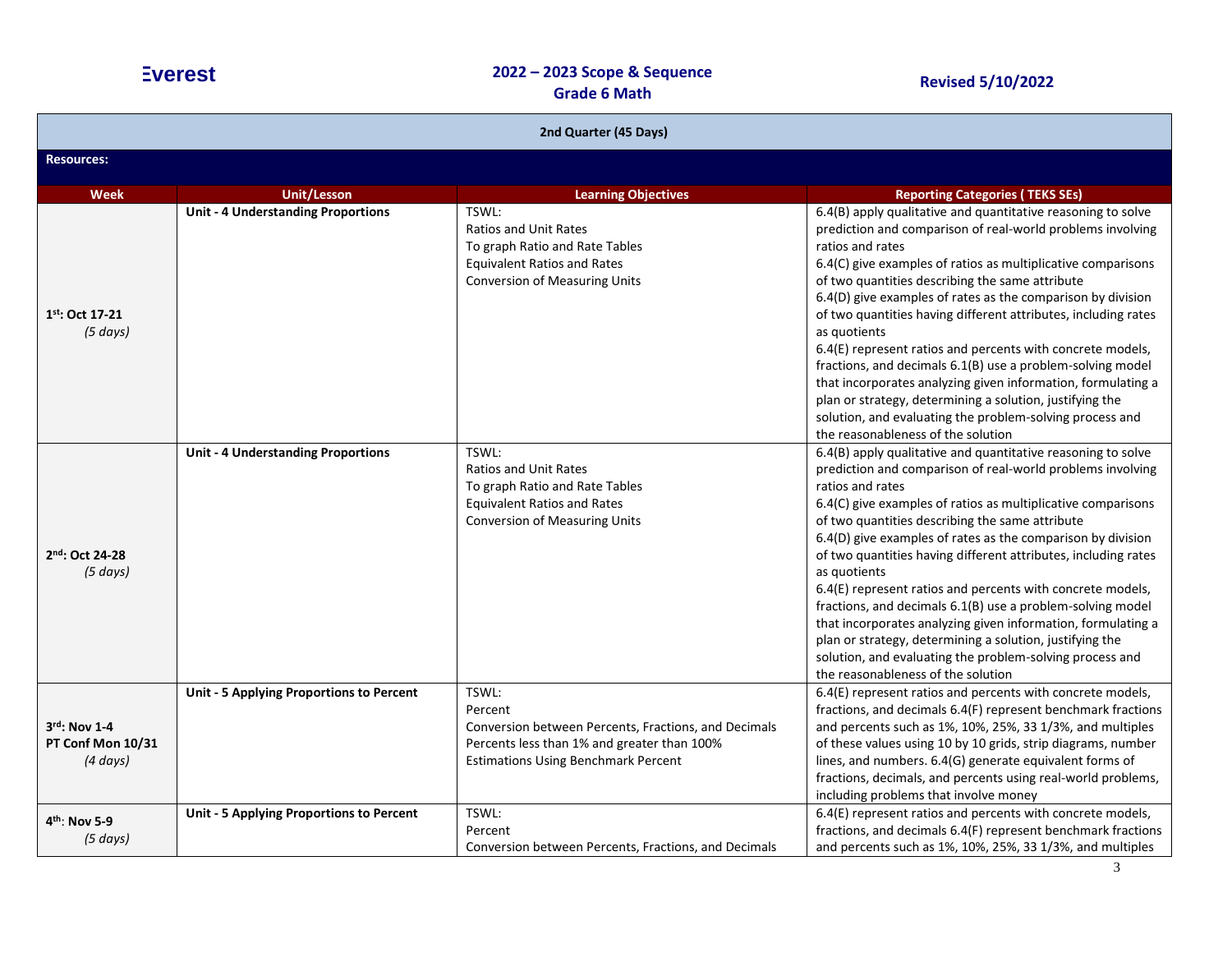| 2nd Quarter (45 Days)                                  |                                                |                                                                                                                                                                                |                                                                                                                                                                                                                                                                                                                                                                                                                             |
|--------------------------------------------------------|------------------------------------------------|--------------------------------------------------------------------------------------------------------------------------------------------------------------------------------|-----------------------------------------------------------------------------------------------------------------------------------------------------------------------------------------------------------------------------------------------------------------------------------------------------------------------------------------------------------------------------------------------------------------------------|
| <b>Resources:</b>                                      |                                                |                                                                                                                                                                                |                                                                                                                                                                                                                                                                                                                                                                                                                             |
| <b>Week</b>                                            | <b>Unit/Lesson</b>                             | <b>Learning Objectives</b>                                                                                                                                                     | <b>Reporting Categories (TEKS SEs)</b>                                                                                                                                                                                                                                                                                                                                                                                      |
|                                                        |                                                | Percents less than 1% and greater than 100%<br><b>Estimations Using Benchmark Percent</b>                                                                                      | of these values using 10 by 10 grids, strip diagrams, number<br>lines, and numbers. 6.4(G) generate equivalent forms of<br>fractions, decimals, and percents using real-world problems,<br>including problems that involve money                                                                                                                                                                                            |
| 5 <sup>th</sup> : Nov 7-11<br>(5 days)                 | <b>Unit - 5Applying Proportions to Percent</b> | TSWL:<br>Percent<br>Conversion between Percents, Fractions, and Decimals<br>Percents less than 1% and greater than 100%<br><b>Estimations Using Benchmark Percent</b>          | 6.4(E) represent ratios and percents with concrete models,<br>fractions, and decimals 6.4(F) represent benchmark fractions<br>and percents such as 1%, 10%, 25%, 33 1/3%, and multiples<br>of these values using 10 by 10 grids, strip diagrams, number<br>lines, and numbers. 6.4(G) generate equivalent forms of<br>fractions, decimals, and percents using real-world problems,<br>including problems that involve money |
| 6 <sup>th</sup> : Nov 14-18<br>$(2 \text{ days})$      | Unit - 6 Multiple Representation               | TSWL:<br><b>Algebraic Relationships</b><br>Tables, Rules, and Equations<br><b>Graphing Multiple Representations</b><br>Additive Relationships and Multiplicative Relationships | 6.6(A) identify independent and dependent quantities from<br>tables and graphs<br>6.6(B) write an equation that represents the relationship<br>between independent and dependent quantities from a<br>table<br>6.6(C) represent a given situation using verbal descriptions,<br>tables, graphs, and equations in the form $y = kx$ or $y = x + b$                                                                           |
| 7th: Nov 21-25<br><b>Thanksgiving</b><br>$(0 \, days)$ | <b>Thanksgiving Holiday</b>                    |                                                                                                                                                                                |                                                                                                                                                                                                                                                                                                                                                                                                                             |
| 8 <sup>th</sup> : Nov 28-Dec 2<br>(5 days)             | Unit - 6 Multiple Representation               | TSWL:<br><b>Algebraic Relationships</b><br>Tables, Rules, and Equations<br><b>Graphing Multiple Representations</b><br>Additive Relationships and Multiplicative Relationships | 6.6(A) identify independent and dependent quantities from<br>tables and graphs<br>6.6(B) write an equation that represents the relationship<br>between independent and dependent quantities from a<br>table<br>6.6(C) represent a given situation using verbal descriptions,<br>tables, graphs, and equations in the form $y = kx$ or $y = x + b$                                                                           |
| 9 <sup>th</sup> : Dec 5-9<br>(5 days)                  | Unit - 6 Multiple Representation               | TSWL:<br><b>Algebraic Relationships</b><br>Tables, Rules, and Equations<br><b>Graphing Multiple Representations</b><br>Additive Relationships and Multiplicative Relationships | 6.6(A) identify independent and dependent quantities from<br>tables and graphs<br>6.6(B) write an equation that represents the relationship<br>between independent and dependent quantities from a<br>table<br>6.6(C) represent a given situation using verbal descriptions,<br>tables, graphs, and equations in the form $y = kx$ or $y = x + b$                                                                           |
| 10th: Dec 12-16<br>$(5 \text{ days})$                  | <b>Assessment</b>                              |                                                                                                                                                                                | Review                                                                                                                                                                                                                                                                                                                                                                                                                      |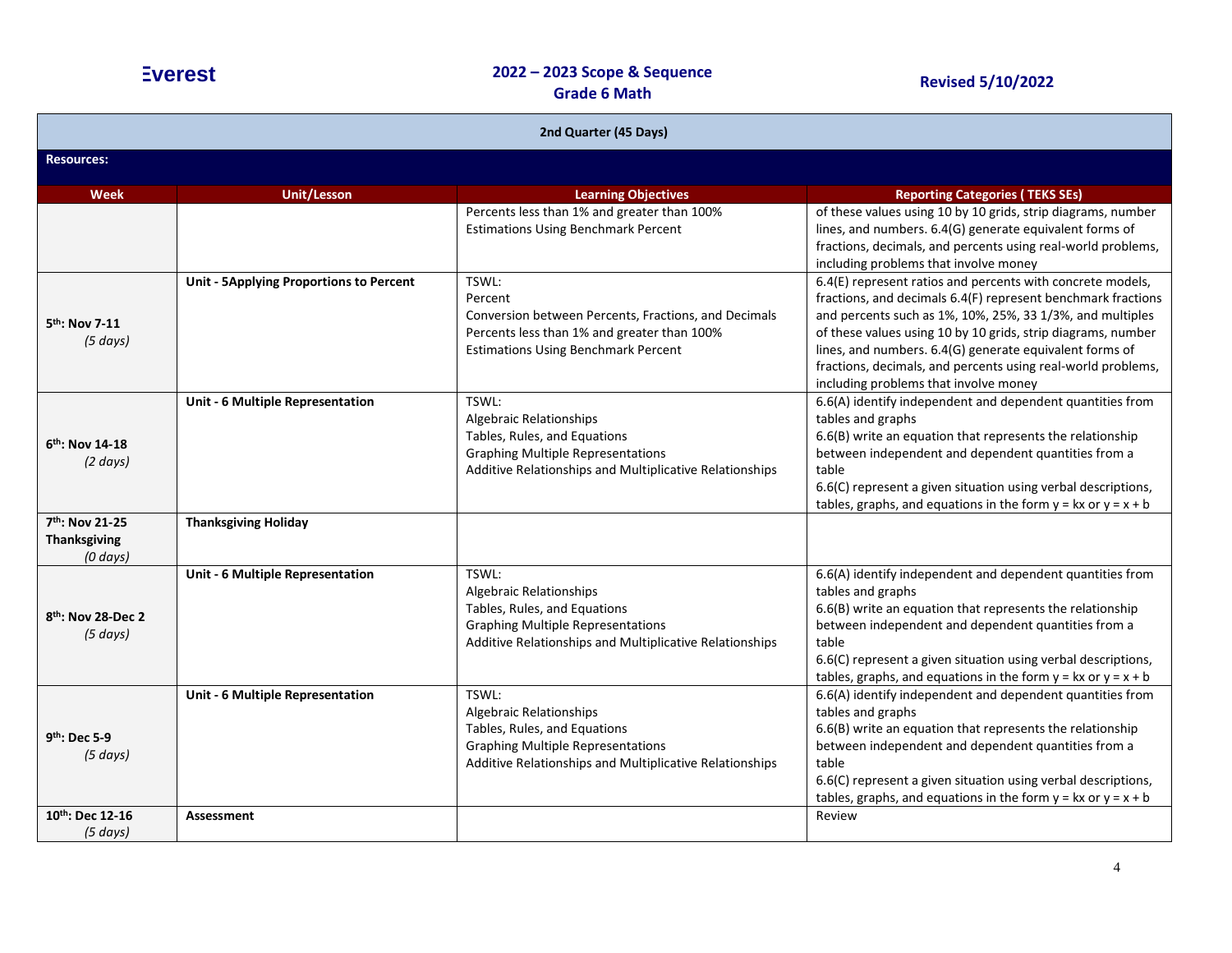| 3rd Quarter (42 Days)                                                   |                                       |                                                                                                                                                      |                                                                                                                                                                                                                                                                                                                                                                                                                                                                                      |
|-------------------------------------------------------------------------|---------------------------------------|------------------------------------------------------------------------------------------------------------------------------------------------------|--------------------------------------------------------------------------------------------------------------------------------------------------------------------------------------------------------------------------------------------------------------------------------------------------------------------------------------------------------------------------------------------------------------------------------------------------------------------------------------|
| <b>Resources:</b>                                                       |                                       |                                                                                                                                                      |                                                                                                                                                                                                                                                                                                                                                                                                                                                                                      |
| <b>Week</b>                                                             | <b>Unit/Lesson</b>                    | <b>Learning Objectives</b>                                                                                                                           | <b>Reporting Categories (TEKS SEs)</b>                                                                                                                                                                                                                                                                                                                                                                                                                                               |
| $1st$ : Jan 4-6<br>Tues 1/3 PD Day<br>(3 days)                          | <b>Unit - 7 Algebraic Expressions</b> | TSWL:<br>Distributive Property,<br>Powers and Exponents,<br>Prime Factorization,<br>Order of Operations, and<br>Algebraic Expressions                | 6.7(A) generate equivalent numerical expressions using<br>order of operations, including whole number exponents,<br>and prime factorization<br>6.7(D) generate equivalent expressions using the properties<br>of operations: inverse, identity, commutative, associative,<br>and distributive properties<br>6.7(C) determine if two expressions are equivalent using<br>concrete models, pictorial models, and algebraic<br>representations                                          |
| $2nd$ : Jan 9-13<br>(5 days)                                            | <b>Unit - 7 Algebraic Expressions</b> | TSWL:<br>Distributive Property,<br>Powers and Exponents,<br>Prime Factorization,<br>Order of Operations, and<br><b>Algebraic Expressions</b>         | 6.7(A) generate equivalent numerical expressions using<br>order of operations, including whole number exponents,<br>and prime factorization<br>6.7(D) generate equivalent expressions using the properties<br>of operations: inverse, identity, commutative, associative,<br>and distributive properties<br>6.7(C) determine if two expressions are equivalent using<br>concrete models, pictorial models, and algebraic<br>representations                                          |
| $3^{rd}$ : Jan 16-20<br><b>Mon 1/16 MLK</b><br>Holiday<br>$(4 \, days)$ | <b>Unit - 7 Algebraic Expressions</b> | TSWL:<br>Distributive Property,<br>Powers and Exponents,<br>Prime Factorization,<br>Order of Operations, and<br>Algebraic Expressions                | 6.7(A) generate equivalent numerical expressions using<br>order of operations, including whole number exponents,<br>and prime factorization<br>6.7(D) generate equivalent expressions using the properties<br>of operations: inverse, identity, commutative, associative,<br>and distributive properties<br>6.7(C) determine if two expressions are equivalent using<br>concrete models, pictorial models, and algebraic<br>representations                                          |
| 4 <sup>th</sup> : Jan 23- 27<br>(5 days)                                | Unit - 8 Equations and Inequalities   | TSWL:<br>Writing Equations and Representing Solutions<br>Solving Addition and Subtraction Equations<br>Solving Multiplication and Division Equations | 6.10(A) model and solve one variable, one step equations<br>and inequalities that represent problems, including<br>geometric concepts 6.10(B) determine if the given value(s)<br>make(s) one variable, one step equations or inequalities true<br>6.9(A) write one variable, one step equations and<br>inequalities to represent constraints or conditions within<br>problems<br>6.9(B) represent solutions for one variable, one step<br>equations and inequalities on number lines |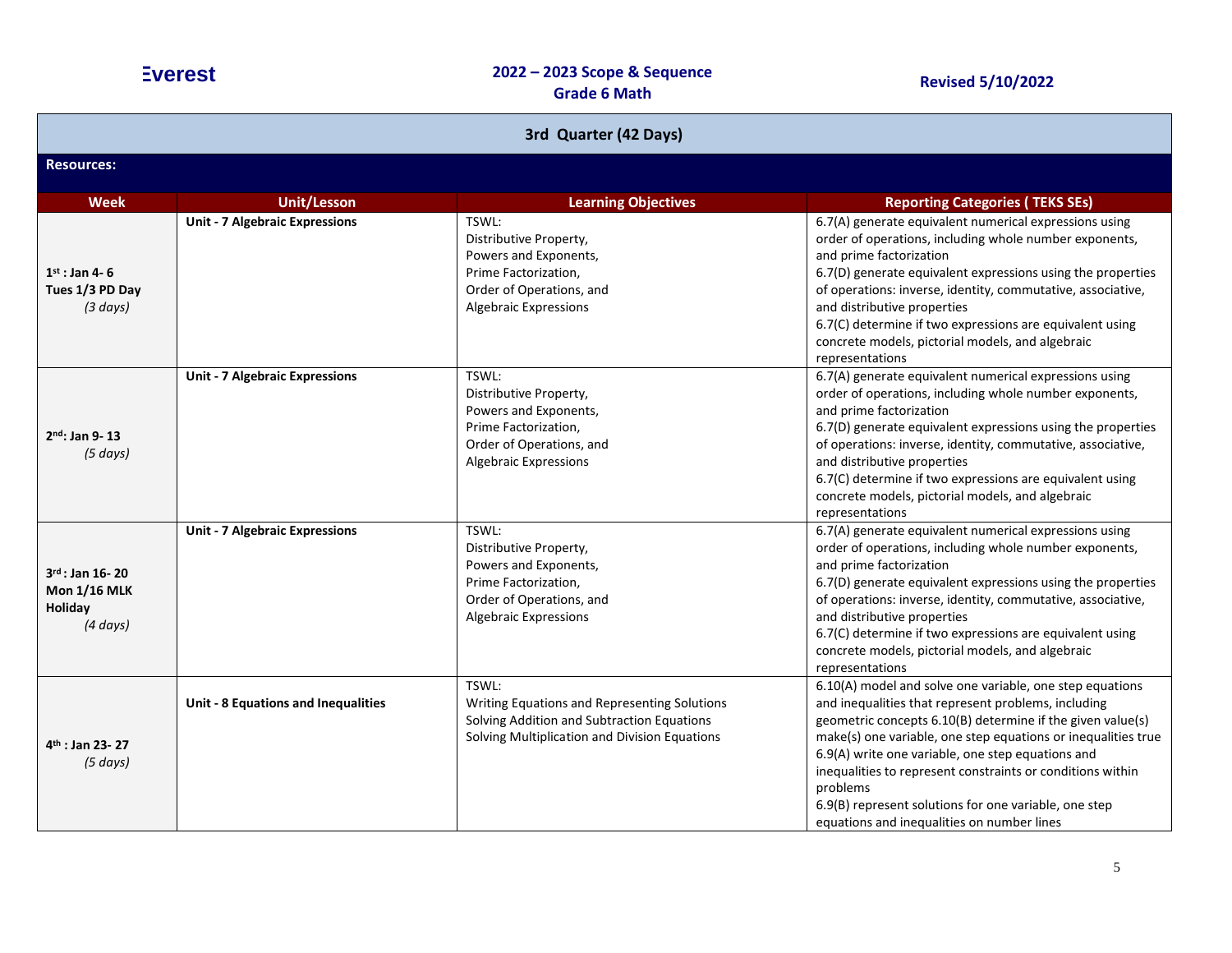| 3rd Quarter (42 Days)                   |                                             |                                                                                                                                                        |                                                                                                                                                                                                                                                                                                                                                                                                                                                                                                                                                                                                                                                                                                                    |
|-----------------------------------------|---------------------------------------------|--------------------------------------------------------------------------------------------------------------------------------------------------------|--------------------------------------------------------------------------------------------------------------------------------------------------------------------------------------------------------------------------------------------------------------------------------------------------------------------------------------------------------------------------------------------------------------------------------------------------------------------------------------------------------------------------------------------------------------------------------------------------------------------------------------------------------------------------------------------------------------------|
| <b>Resources:</b>                       |                                             |                                                                                                                                                        |                                                                                                                                                                                                                                                                                                                                                                                                                                                                                                                                                                                                                                                                                                                    |
| <b>Week</b>                             | <b>Unit/Lesson</b>                          | <b>Learning Objectives</b>                                                                                                                             | <b>Reporting Categories (TEKS SEs)</b>                                                                                                                                                                                                                                                                                                                                                                                                                                                                                                                                                                                                                                                                             |
|                                         |                                             |                                                                                                                                                        | 6.8(C) write equations that represent problems related to<br>the area of rectangles, parallelograms, trapezoids, and<br>triangles and volume of right rectangular prisms where<br>dimensions are positive rational numbers                                                                                                                                                                                                                                                                                                                                                                                                                                                                                         |
| $5th$ : Jan 30 - Feb 3<br>(5 days)      | Unit - 8 Equations and Inequalities         | TSWL:<br>Writing Equations and Representing Solutions<br>Solving Addition and Subtraction Equations<br>Solving Multiplication and Division Equations   | 6.10(A) model and solve one variable, one step equations<br>and inequalities that represent problems, including<br>geometric concepts 6.10(B) determine if the given value(s)<br>make(s) one variable, one step equations or inequalities true<br>6.9(A) write one variable, one step equations and<br>inequalities to represent constraints or conditions within<br>problems<br>6.9(B) represent solutions for one variable, one step<br>equations and inequalities on number lines<br>6.8(C) write equations that represent problems related to<br>the area of rectangles, parallelograms, trapezoids, and<br>triangles and volume of right rectangular prisms where<br>dimensions are positive rational numbers |
| $6th$ : Feb 6-10<br>(5 days)            | <b>Unit - 8 Equations and Inequalities</b>  | TSWL:<br>Writing Equations and Representing Solutions<br>Solving Addition and Subtraction Equations<br>Solving Multiplication and Division Equations   | 6.10(A) model and solve one variable, one step equations<br>and inequalities that represent problems, including<br>geometric concepts 6.10(B) determine if the given value(s)<br>make(s) one variable, one step equations or inequalities true<br>6.9(A) write one variable, one step equations and<br>inequalities to represent constraints or conditions within<br>problems<br>6.9(B) represent solutions for one variable, one step<br>equations and inequalities on number lines<br>6.8(C) write equations that represent problems related to<br>the area of rectangles, parallelograms, trapezoids, and<br>triangles and volume of right rectangular prisms where<br>dimensions are positive rational numbers |
| 7 <sup>th</sup> : Feb 13-17<br>(4 days) | Unit - 9 Representing Geometry with Algebra | TSWL:<br>Angle and Side Relationships,<br>Properties of a Triangles<br>Area of a Parallelogram, Triangle, and Trapezoid<br>Volume of Rectangular Prism | 6.8(B) model area formulas for parallelograms, trapezoids,<br>and triangles by decomposing and rearranging parts of these<br>shapes<br>6.8(C) write equations that represent problems related to<br>the area of rectangles, parallelograms, trapezoids, and<br>triangles and volume of right rectangular prisms where<br>dimensions are positive rational numbers 6.8(D) determine                                                                                                                                                                                                                                                                                                                                 |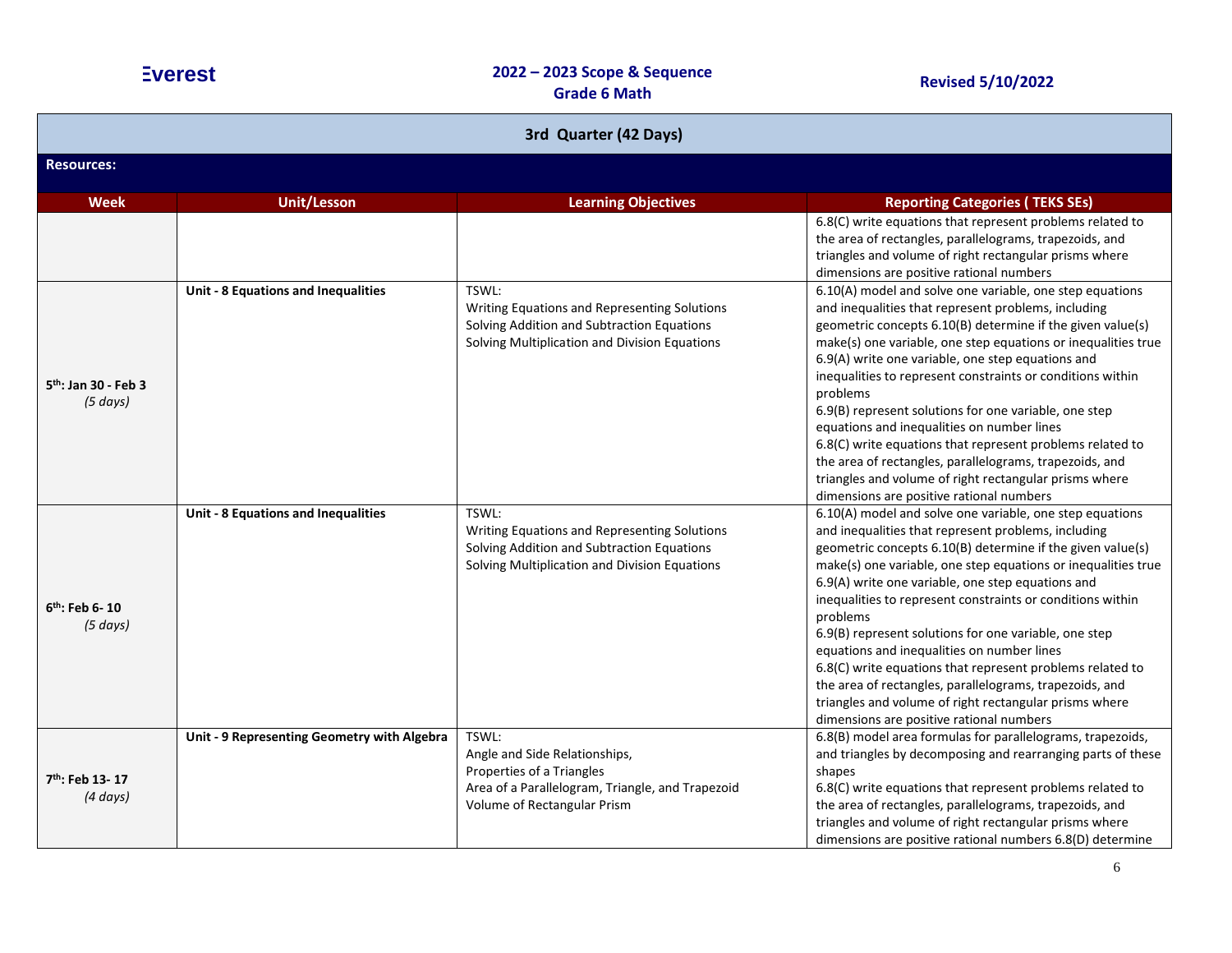| 3rd Quarter (42 Days)                                              |                                             |                                                                                                                                                                                                    |                                                                                                                                                                                                                                                                                                                                                                                                                                                                                                                                                                                         |
|--------------------------------------------------------------------|---------------------------------------------|----------------------------------------------------------------------------------------------------------------------------------------------------------------------------------------------------|-----------------------------------------------------------------------------------------------------------------------------------------------------------------------------------------------------------------------------------------------------------------------------------------------------------------------------------------------------------------------------------------------------------------------------------------------------------------------------------------------------------------------------------------------------------------------------------------|
| <b>Resources:</b>                                                  |                                             |                                                                                                                                                                                                    |                                                                                                                                                                                                                                                                                                                                                                                                                                                                                                                                                                                         |
| <b>Week</b>                                                        | <b>Unit/Lesson</b>                          | <b>Learning Objectives</b>                                                                                                                                                                         | <b>Reporting Categories (TEKS SEs)</b>                                                                                                                                                                                                                                                                                                                                                                                                                                                                                                                                                  |
|                                                                    |                                             |                                                                                                                                                                                                    | solutions for problems involving the area of rectangles,<br>parallelograms, trapezoids, and triangles and volume of right<br>rectangular prisms where dimensions are positive rational<br>numbers                                                                                                                                                                                                                                                                                                                                                                                       |
| 8th : Feb 20-24<br>Mon 2/20 District<br><b>PD</b><br>$(4 \, days)$ | Unit - 9 Representing Geometry with Algebra | TSWL:<br>Angle and Side Relationships,<br>Properties of a Triangles<br>Area of a Parallelogram, Triangle, and Trapezoid<br>Volume of Rectangular Prism                                             | 6.8(B) model area formulas for parallelograms, trapezoids,<br>and triangles by decomposing and rearranging parts of these<br>shapes<br>6.8(C) write equations that represent problems related to<br>the area of rectangles, parallelograms, trapezoids, and<br>triangles and volume of right rectangular prisms where<br>dimensions are positive rational numbers 6.8(D) determine<br>solutions for problems involving the area of rectangles,<br>parallelograms, trapezoids, and triangles and volume of right<br>rectangular prisms where dimensions are positive rational<br>numbers |
| $9th$ : Feb 27 - Mar3<br>$(5 \, days)$                             | Unit - 9 Representing Geometry with Algebra | TSWL:<br>Angle and Side Relationships,<br>Properties of a Triangles<br>Area of a Parallelogram, Triangle, and Trapezoid<br>Volume of Rectangular Prism                                             | 6.8(B) model area formulas for parallelograms, trapezoids,<br>and triangles by decomposing and rearranging parts of these<br>shapes<br>6.8(C) write equations that represent problems related to<br>the area of rectangles, parallelograms, trapezoids, and<br>triangles and volume of right rectangular prisms where<br>dimensions are positive rational numbers 6.8(D) determine<br>solutions for problems involving the area of rectangles,<br>parallelograms, trapezoids, and triangles and volume of right<br>rectangular prisms where dimensions are positive rational<br>numbers |
| $10^{th:}1^{st}$ : Mar 6-10<br>(5 days)                            | Unit - 10 Statistical Measure and Displays  | TSWL:<br>Mean, Median, and Mode<br>Dot Plots, Stem-and-Leaf Plots, Histograms, and Box Plots<br><b>Data Distributions</b><br>To Summarize Categorical Data<br>To Select Appropriate Representation | 6.12(A) represent numeric data graphically, including dot<br>plots, Stem-and-Leaf plots, histograms, and box plots<br>6.12(B) use the graphical representation of numeric data to<br>describe the center, spread, and shape of the data<br>distribution<br>6.12(C) summarize numeric data with numerical summaries,<br>including the mean and median (measures of center) and<br>the range and interquartile range (IQR) (measures of<br>spread), and use these summaries to describe the center,<br>spread, and shape of the data distribution                                         |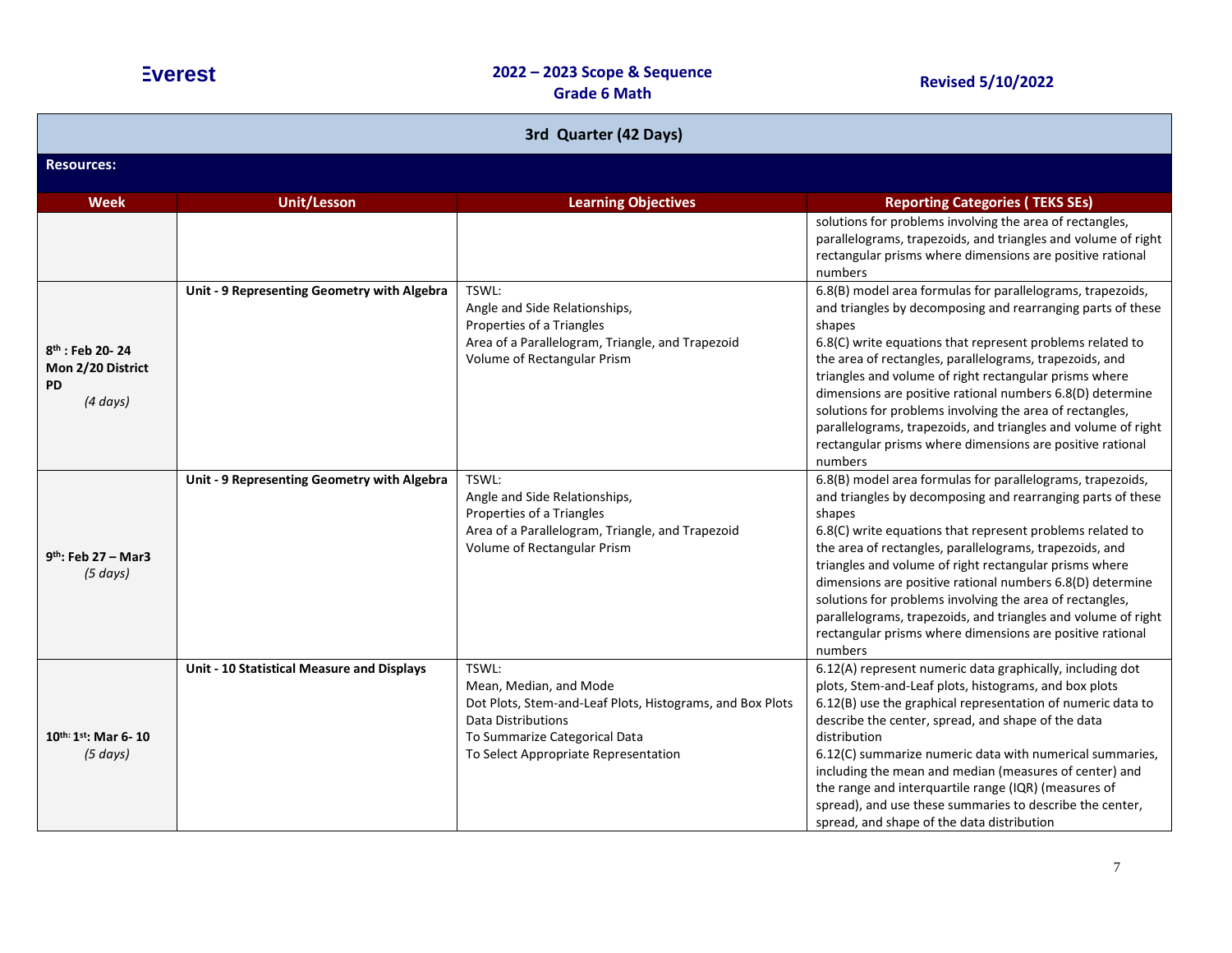| <b>Evere</b> |  |
|--------------|--|
|              |  |

| 3rd Quarter (42 Days) |             |                            |                                                                                        |
|-----------------------|-------------|----------------------------|----------------------------------------------------------------------------------------|
| <b>Resources:</b>     |             |                            |                                                                                        |
| <b>Week</b>           | Unit/Lesson | <b>Learning Objectives</b> | <b>Reporting Categories (TEKS SEs)</b>                                                 |
|                       |             |                            | 6.13(B) distinguish between situations that yield data with<br>and without variability |

| 4th Quarter (49 Days)                                       |                                            |                                                                                                                                                                                                    |                                                                                                                                                                                                                                                                                                                                                                                                                                                                                                                                                                                                                                           |  |
|-------------------------------------------------------------|--------------------------------------------|----------------------------------------------------------------------------------------------------------------------------------------------------------------------------------------------------|-------------------------------------------------------------------------------------------------------------------------------------------------------------------------------------------------------------------------------------------------------------------------------------------------------------------------------------------------------------------------------------------------------------------------------------------------------------------------------------------------------------------------------------------------------------------------------------------------------------------------------------------|--|
| <b>Resources:</b>                                           |                                            |                                                                                                                                                                                                    |                                                                                                                                                                                                                                                                                                                                                                                                                                                                                                                                                                                                                                           |  |
| <b>Week</b>                                                 | <b>Unit/Lesson</b>                         | <b>Learning Objectives</b>                                                                                                                                                                         | <b>Reporting Categories (TEKS SEs)</b>                                                                                                                                                                                                                                                                                                                                                                                                                                                                                                                                                                                                    |  |
|                                                             | <b>Spring Break</b>                        |                                                                                                                                                                                                    |                                                                                                                                                                                                                                                                                                                                                                                                                                                                                                                                                                                                                                           |  |
| 1st: Mar 20-24<br>3/23 Ramadan<br><b>Begins</b><br>(5 days) | Unit - 10 Statistical Measure and Displays | TSWL:<br>Mean, Median, and Mode<br>Dot Plots, Stem-and-Leaf Plots, Histograms, and Box Plots<br><b>Data Distributions</b><br>To Summarize Categorical Data<br>To Select Appropriate Representation | 6.12(A) represent numeric data graphically, including dot<br>plots, Stem-and-Leaf plots, histograms, and box plots<br>6.12(B) use the graphical representation of numeric data to<br>describe the center, spread, and shape of the data<br>distribution<br>6.12(C) summarize numeric data with numerical summaries,<br>including the mean and median (measures of center) and<br>the range and interquartile range (IQR) (measures of<br>spread), and use these summaries to describe the center,<br>spread, and shape of the data distribution<br>6.13(B) distinguish between situations that yield data with<br>and without variability |  |
| 2nd: Mar 27 - 31<br>(5 days)                                | Unit - 10 Statistical Measure and Displays | TSWL:<br>Mean, Median, and Mode<br>Dot Plots, Stem-and-Leaf Plots, Histograms, and Box Plots<br>Data Distributions<br>To Summarize Categorical Data<br>To Select Appropriate Representation        | 6.12(A) represent numeric data graphically, including dot<br>plots, Stem-and-Leaf plots, histograms, and box plots<br>6.12(B) use the graphical representation of numeric data to<br>describe the center, spread, and shape of the data<br>distribution<br>6.12(C) summarize numeric data with numerical summaries,<br>including the mean and median (measures of center) and<br>the range and interquartile range (IQR) (measures of<br>spread), and use these summaries to describe the center,<br>spread, and shape of the data distribution<br>6.13(B) distinguish between situations that yield data with<br>and without variability |  |
| 3rd: Apr 3-7<br>$(5 \, days)$                               | Unit - 11 Personal and Financial Literacy  | TSWL:<br>Checking Accounts,<br>Debit and Credit Cards,<br>Credit Reports,                                                                                                                          | 6.14(A) compare the features and costs of a checking<br>account and a debit card offered by different local financial<br>institutions<br>6.14(B) distinguish between debit cards and credit cards                                                                                                                                                                                                                                                                                                                                                                                                                                         |  |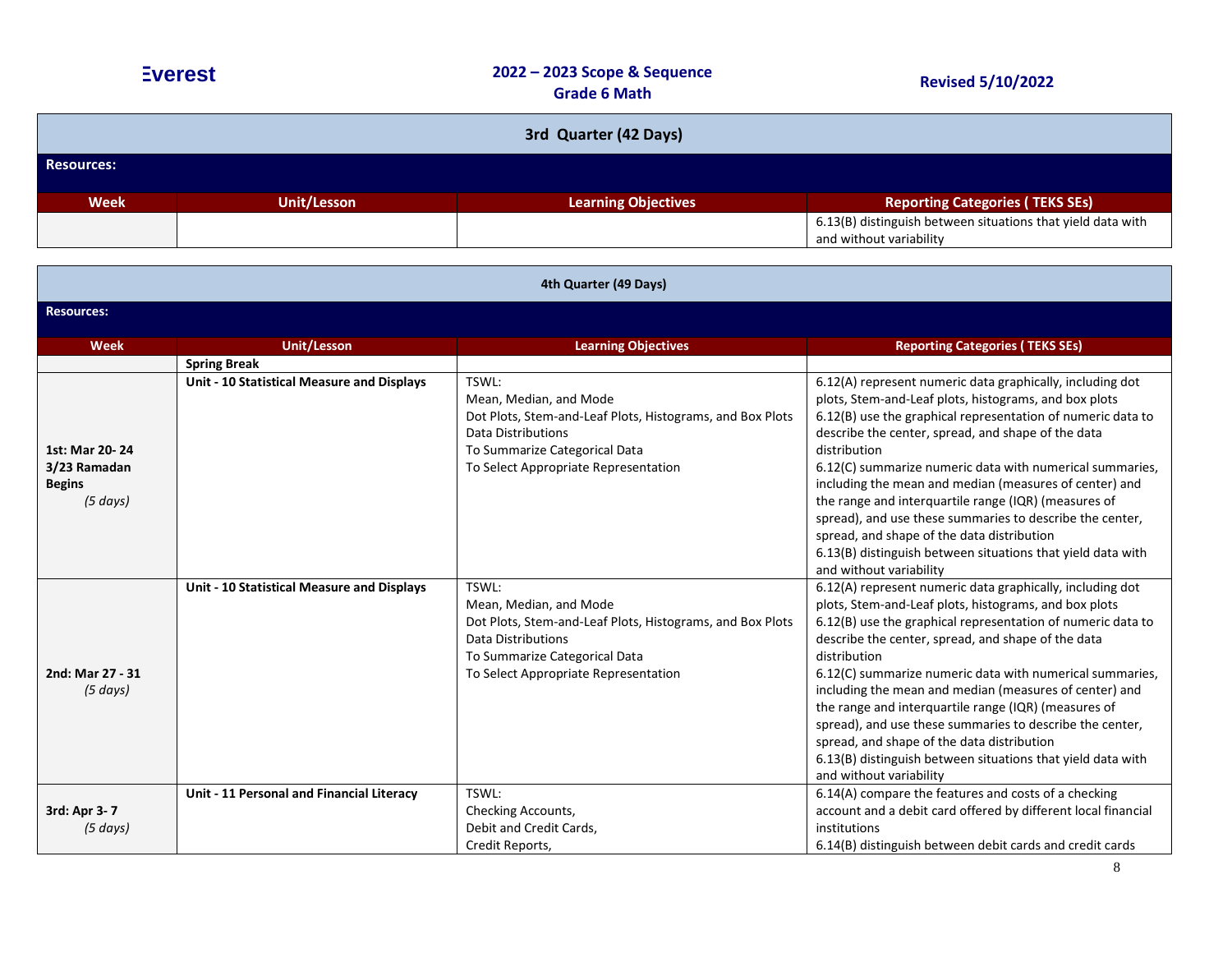| 4th Quarter (49 Days)                                               |                                           |                                                                                                                                      |                                                                                                                                                                                                                                                                                                                                                                                                                                                                                                                                                                                                                                                                                                                                                     |
|---------------------------------------------------------------------|-------------------------------------------|--------------------------------------------------------------------------------------------------------------------------------------|-----------------------------------------------------------------------------------------------------------------------------------------------------------------------------------------------------------------------------------------------------------------------------------------------------------------------------------------------------------------------------------------------------------------------------------------------------------------------------------------------------------------------------------------------------------------------------------------------------------------------------------------------------------------------------------------------------------------------------------------------------|
| <b>Resources:</b>                                                   |                                           |                                                                                                                                      |                                                                                                                                                                                                                                                                                                                                                                                                                                                                                                                                                                                                                                                                                                                                                     |
| <b>Week</b>                                                         | <b>Unit/Lesson</b>                        | <b>Learning Objectives</b>                                                                                                           | <b>Reporting Categories (TEKS SEs)</b>                                                                                                                                                                                                                                                                                                                                                                                                                                                                                                                                                                                                                                                                                                              |
|                                                                     |                                           | Paying for College,<br><b>Comparing Annual Salaries</b>                                                                              | 6.14(C) balance a check register that includes deposits,<br>withdrawals, and transfers<br>6.14(D) explain why it is important to establish a positive<br>credit history<br>6.14(G) explain various methods to pay for college, including<br>through savings, grants, scholarships, student loans, and<br>work-study 6.14(H) compare the annual salary of several<br>occupations requiring various levels of postsecondary<br>education or vocational training and calculate the effects of<br>the different annual salaries on lifetime income                                                                                                                                                                                                      |
| 4th: Apr 10-14<br>Fri 4/14 Ramadan<br>break starts<br>$(4 \, days)$ | Unit - 11 Personal and Financial Literacy | TSWL:<br>Checking Accounts,<br>Debit and Credit Cards,<br>Credit Reports,<br>Paying for College,<br><b>Comparing Annual Salaries</b> | 6.14(A) compare the features and costs of a checking<br>account and a debit card offered by different local financial<br>institutions<br>6.14(B) distinguish between debit cards and credit cards<br>6.14(C) balance a check register that includes deposits,<br>withdrawals, and transfers<br>6.14(D) explain why it is important to establish a positive<br>credit history<br>6.14(G) explain various methods to pay for college, including<br>through savings, grants, scholarships, student loans, and<br>work-study 6.14(H) compare the annual salary of several<br>occupations requiring various levels of postsecondary<br>education or vocational training and calculate the effects of<br>the different annual salaries on lifetime income |
| 5th: April 17-21<br>Ramadan / Eid Break<br>$(0 \, days)$            | <b>EID</b>                                |                                                                                                                                      |                                                                                                                                                                                                                                                                                                                                                                                                                                                                                                                                                                                                                                                                                                                                                     |
| 6th: Apr 24-28<br>(5 days)                                          | <b>Review</b>                             |                                                                                                                                      |                                                                                                                                                                                                                                                                                                                                                                                                                                                                                                                                                                                                                                                                                                                                                     |
| 7th: May 1-5<br>$(5 \, days)$                                       | <b>STAAR</b>                              |                                                                                                                                      |                                                                                                                                                                                                                                                                                                                                                                                                                                                                                                                                                                                                                                                                                                                                                     |
| 8th: May 8-12<br>(5 days)                                           | <b>STAAR</b>                              |                                                                                                                                      |                                                                                                                                                                                                                                                                                                                                                                                                                                                                                                                                                                                                                                                                                                                                                     |
| 9th May 15-19<br>(5 days)                                           | <b>Final Benchmark</b>                    |                                                                                                                                      |                                                                                                                                                                                                                                                                                                                                                                                                                                                                                                                                                                                                                                                                                                                                                     |
| 10th May 22-26                                                      | <b>Graduation Preparation</b>             |                                                                                                                                      |                                                                                                                                                                                                                                                                                                                                                                                                                                                                                                                                                                                                                                                                                                                                                     |